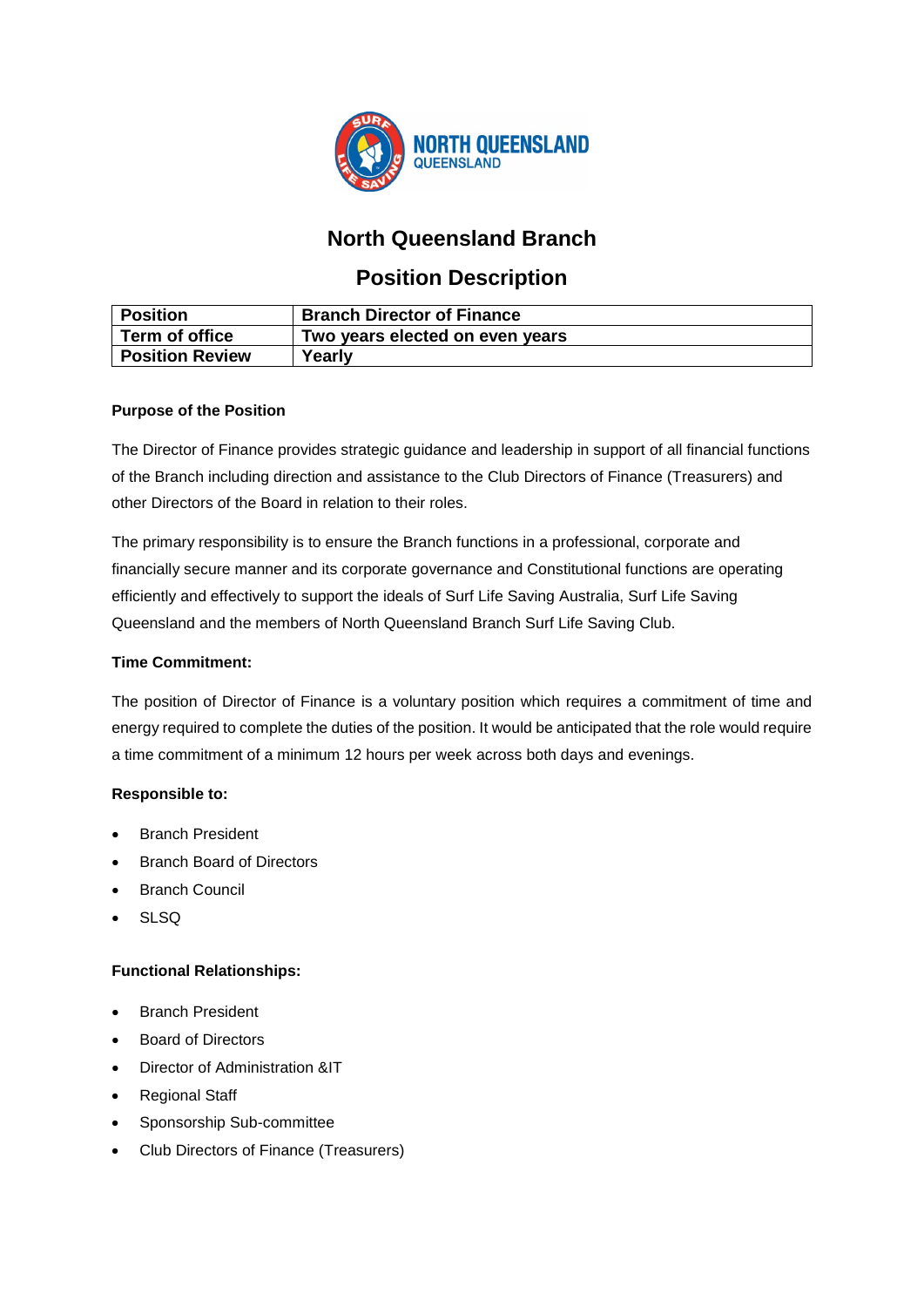#### **Governance responsibilities:**

- Attend meetings of Branch and functions
- Attend and complete Branch induction and governance training
- Attend all meetings of Branch and functions
- Be responsible to lead through personal demonstration and compliance with, all policies, rules and by-laws of the Branch, SLSQ and SLSA, and to ensure that all Branch, Board and office bearers in carrying out their duties, act in accordance with the same
- Ensure that the Branch meets its endorsed charitable purpose
- Ensure Privacy Act 1988 principles and confidentiality are upheld at all times by all persons with access to Club and member records and correspondence
- Ensure the Branch at all time is governed in accordance with the SLSQ Governance Standards in order to meet the ACNC Regulations
- Ensure all Branch activities are carried out within the laws of Queensland
- Assist in the Branch Management and Strategic Plans and ongoing review and management of this plan
- Ensure planning and budgeting is completed in accordance with the needs of the Branch and members wishes
- Ensure financial, social, and structural viability of the Branch is established and maintained
- Ensure all rules and regulations of the Branch are upheld
- To not be disqualified from managing a corporation, within the meaning of the Corporations Act 2001 (Cth)
- To not be disqualified by the Australian Charities and Not-for-profits Commissioner at any time during the previous year from being a 'responsible person' of a registered charity
- Not have been convicted on indictment or sentenced to a term of imprisonment for a summary offence required to be disclosed by the Criminal Law (Rehabilitation of Offenders) Act 1986.
- Not have been a bankrupt; or entered a deed of arrangement; or made a composition which remains unpaid; in accordance with the Bankruptcy Act 1966 or corresponding law of another external territory.
- Be eligible to hold a clearance for working with children in accordance with the Working with Children (Risk Management and Screening) Act 2000.
- Have a working knowledge of the Youth Protection Policies
- Fulfil the role of Director of Finance (Treasurer) as defined in the Associations Incorporations Act 1988
- Bank account signatory and approver
- Ensure the recording of the financial dealings of the Branch meet Australian Accounting Standards Board requirements relevant to the size and status of the Branch
- Ensure the Branch's financial statements are promptly and properly prepared and audited by a suitable auditor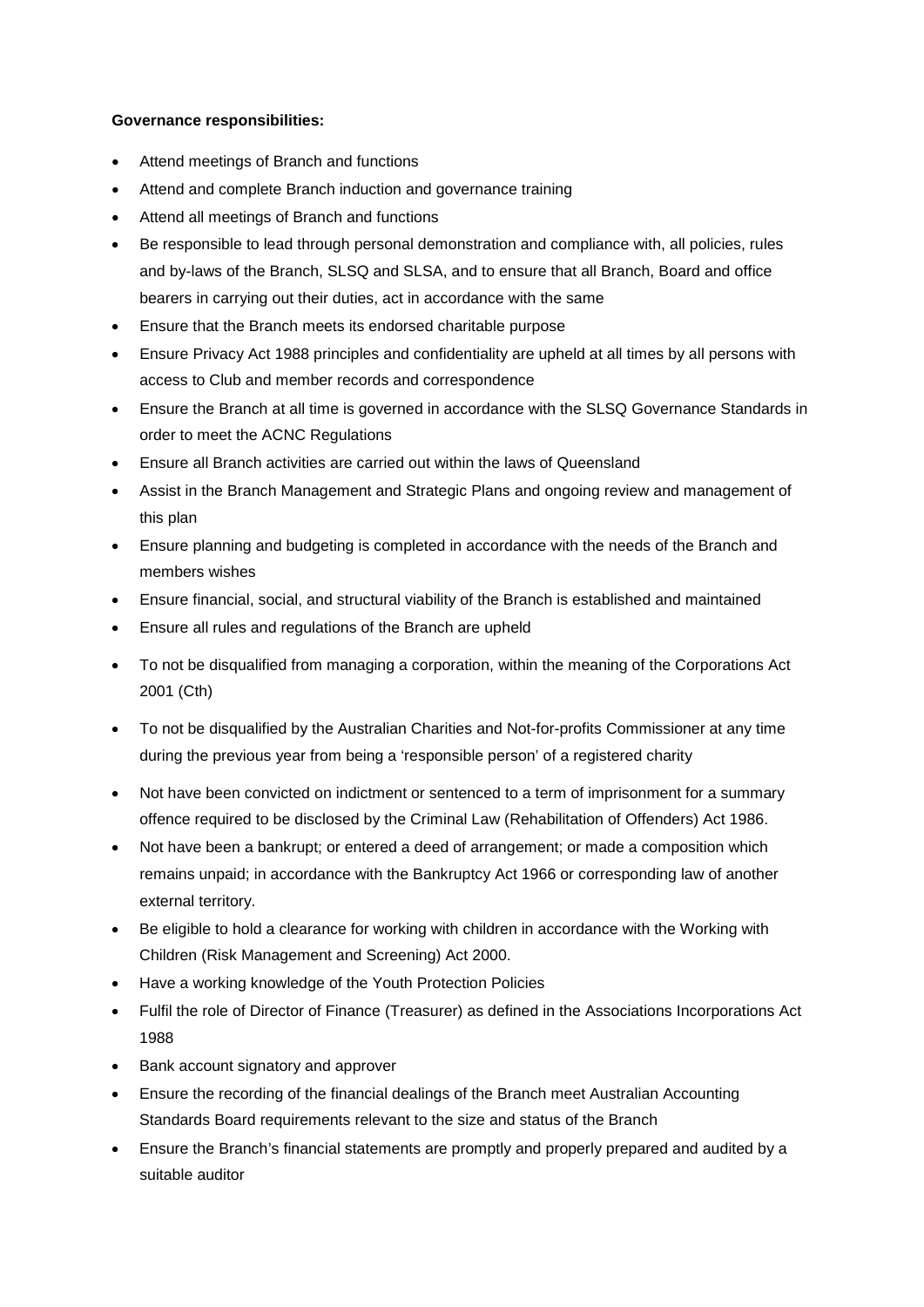- Lodge the Annual Information Statement (AIS) with the Australian Charities & Not-for-profit Commission (ACNC) by its due date and maintain the Club's details on the ACNC Charity Portal
- Chair sub-committees (where applicable)
- Ensure that the Branch meets its endorsed charitable purpose
- Ensure Privacy Act 1988 principles and confidentiality are upheld at all times by all persons with access to Branch and member records and correspondence
- Ensure the Branch at all time is governed in accordance with the Associations Incorporations Act 1988 and the SLSQ Governance Standards in order to meet the ACNC Regulations 2013

## **General responsibilities and duties:**

- Is the Chief Financial Officer for the Branch
- Must be able to work closely in partnership with the Regional Administration Officer for the processing of Branch Finance Related Matters.
- Drive the Board to prepare annual budgets with assumptions for their respective areas
- Collate and consolidate the area/department budgets into an overall Branch budget
- Ensure that all money due to the Branch is collected and received and that all payments authorised by Board are made; and correct books and accounts are kept showing the financial affairs of the Branch including full details of all receipts and expenditure connected with the activities of Branch.
- Cause all money to be lodged to the credit of Branch at the approved financial institution
- Ensure adequate internal controls are in place to protect the assets of the Branch
- Ensure an inventory of all assets of the Branch is maintained
- Ensure insurance coverage is arranged on assets and for all risks that the Branch may require.
- Produce or cause to be produced, relevant and timely financial reports and submit these to each Board meeting as required and ensure they are understood
- Monthly preparation of bank reconciliation and Profit & Loss comparing actual to budget
- Monitor the actual versus budget results monthly seeking explanation for material variation >10% so the Board can be advised
- Maintain the Branch accounting records including detailed records of all payments and monies received ensuring it is logically filed with authorised supporting documentation
- Once in every year oversee the preparation of a statement of income and expenditure together with balance sheet showing the position of the Branch as at the date of the close of the financial year and arrange for presentation to the auditors for audit
- Liaise with the Branch auditor regarding the annual audit and preparation of compliant financial statements for presentation to members at the Annual General Meeting
- Cause the preparation of statutory returns and reports as required, specifically Activity Statement for the ATO
- Ensure all taxes are reported and paid promptly
- Interact with regional staff on regular basic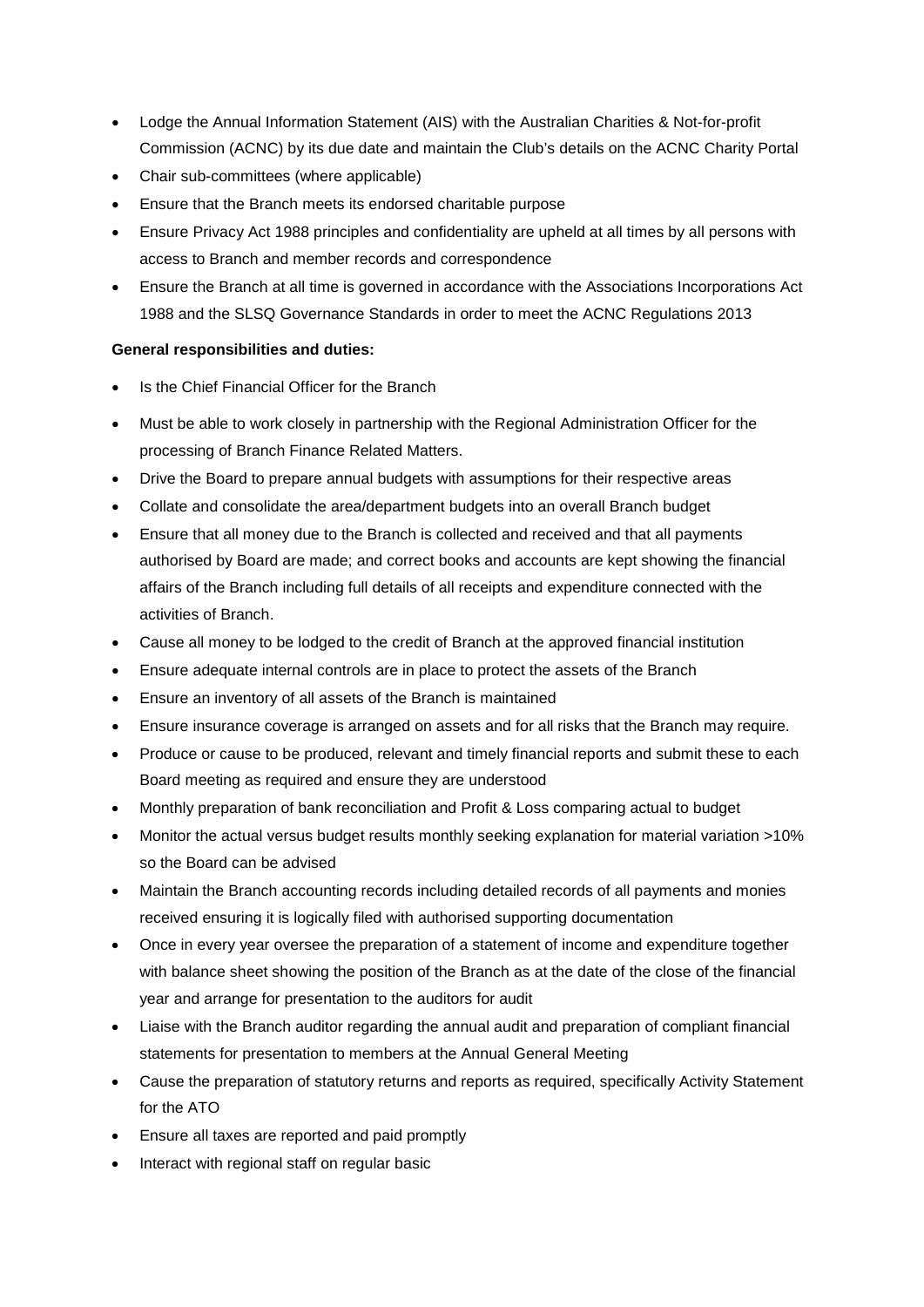### **Prerequisites:**

- Be a current member of the association
- Have a strong commitment to the ideals of surf lifesaving
- To be a holder of a current "Blue Card" or "Exemption Notice" issued by Blue Card Services
- Have a complete understanding of the Codes of Conduct
- Have knowledge of the statutory requirements of surf lifesaving and contemporary issues affecting the organisation.
- To not be disqualified from managing a corporation, within the meaning of the Corporations Act 2001 (Cth)
- To not be disqualified by the Australian Charities and Not-for-profits Commissioner at any time during the previous year from being a 'responsible person' of a registered charity
- Fulfil the role of Director of Finance (Treasurer) as defined in the Associations Incorporations Act 1988
- Bank account signatory and approver
- Ensure the recording of the financial dealings of the Branch meet Australian Accounting Standards Board requirements relevant to the size and status of the Branch
- Ensure the Branch's financial statements are promptly and properly prepared and audited by a suitable auditor
- Lodge the Annual Information Statement (AIS) with the Australian Charities & Not-for-profit Commission (ACNC) by its due date and maintain the Club's details on the ACNC Charity Portal
- Chair sub-committees (where applicable)
- Prior bookkeeping experience essential
- Prior experience in the preparation of bank reconciliations essential
- Prior experience in the preparation of balance sheet and Profit & Loss statements highly desirable
- Computer skills in Excel and MYOB (or like) highly desirable
- Well organised and able to work unsupervised and be self-motivated
- Awareness of information and processes involved in the audit of financial statements for corporate bodies

#### **Knowledge and skills required:**

- Understanding of the need for proper controls and governance over Branch finances i.e.
- Strong communication and interpersonal skills
- Well informed of the organisation's activities
- Aware of future directions and plans of members
- Demonstrate a high level of enthusiasm when representing the Branch to members, other organisations and the general public
- Maintain a level of privacy (certain details) to the Branch and its activities whilst maintaining confidentiality and respect towards members